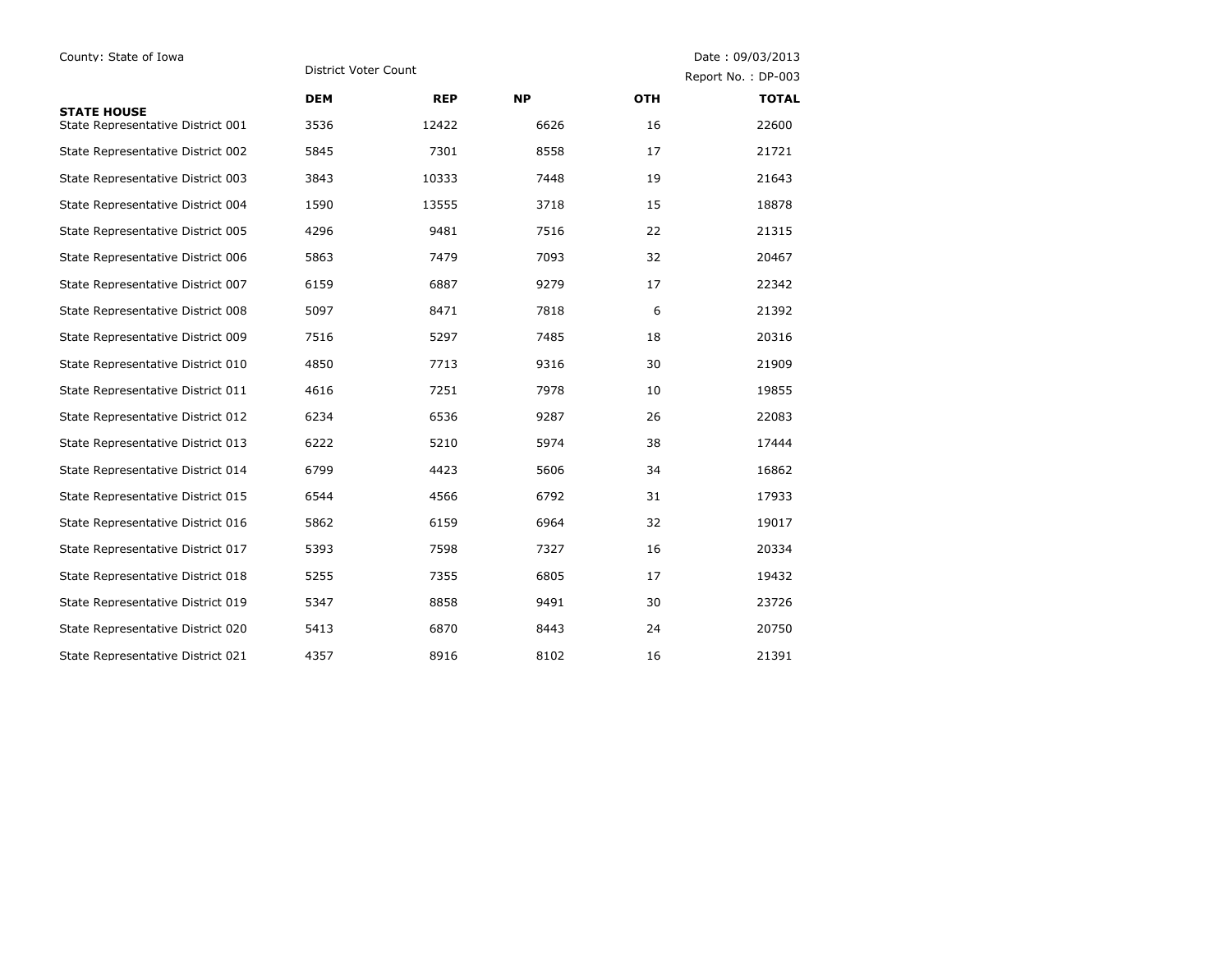|                                   | <b>DEM</b> | <b>REP</b> | <b>NP</b> | <b>OTH</b> | <b>TOTAL</b> |
|-----------------------------------|------------|------------|-----------|------------|--------------|
| State Representative District 022 | 5081       | 10724      | 7063      | 15         | 22883        |
| State Representative District 023 | 4334       | 10140      | 7278      | 20         | 21772        |
| State Representative District 024 | 3849       | 9085       | 6881      | 18         | 19833        |
| State Representative District 025 | 6262       | 7972       | 8199      | 27         | 22460        |
| State Representative District 026 | 7044       | 7047       | 7626      | 29         | 21746        |
| State Representative District 027 | 5795       | 6611       | 7523      | 22         | 19951        |
| State Representative District 028 | 6096       | 7384       | 7880      | 14         | 21374        |
| State Representative District 029 | 8506       | 5994       | 7732      | 14         | 22246        |
| State Representative District 030 | 6790       | 7174       | 6873      | 35         | 20872        |
| State Representative District 031 | 7868       | 4561       | 5689      | 29         | 18147        |
| State Representative District 032 | 8273       | 2771       | 4889      | 49         | 15982        |
| State Representative District 033 | 8135       | 3321       | 5298      | 45         | 16799        |
| State Representative District 034 | 8792       | 3842       | 5925      | 68         | 18627        |
| State Representative District 035 | 7881       | 2241       | 4562      | 36         | 14720        |
| State Representative District 036 | 9639       | 5274       | 6164      | 63         | 21140        |
| State Representative District 037 | 5891       | 9125       | 7385      | 44         | 22445        |
| State Representative District 038 | 6544       | 6850       | 6599      | 39         | 20032        |
| State Representative District 039 | 5954       | 8986       | 7457      | 44         | 22441        |
| State Representative District 040 | 6738       | 7818       | 6263      | 26         | 20845        |
| State Representative District 041 | 10403      | 5164       | 5700      | 69         | 21336        |
| State Representative District 042 | 6853       | 7622       | 6718      | 53         | 21246        |
| State Representative District 043 | 7182       | 8040       | 5987      | 32         | 21241        |
| State Representative District 044 | 5295       | 8926       | 9976      | 24         | 24221        |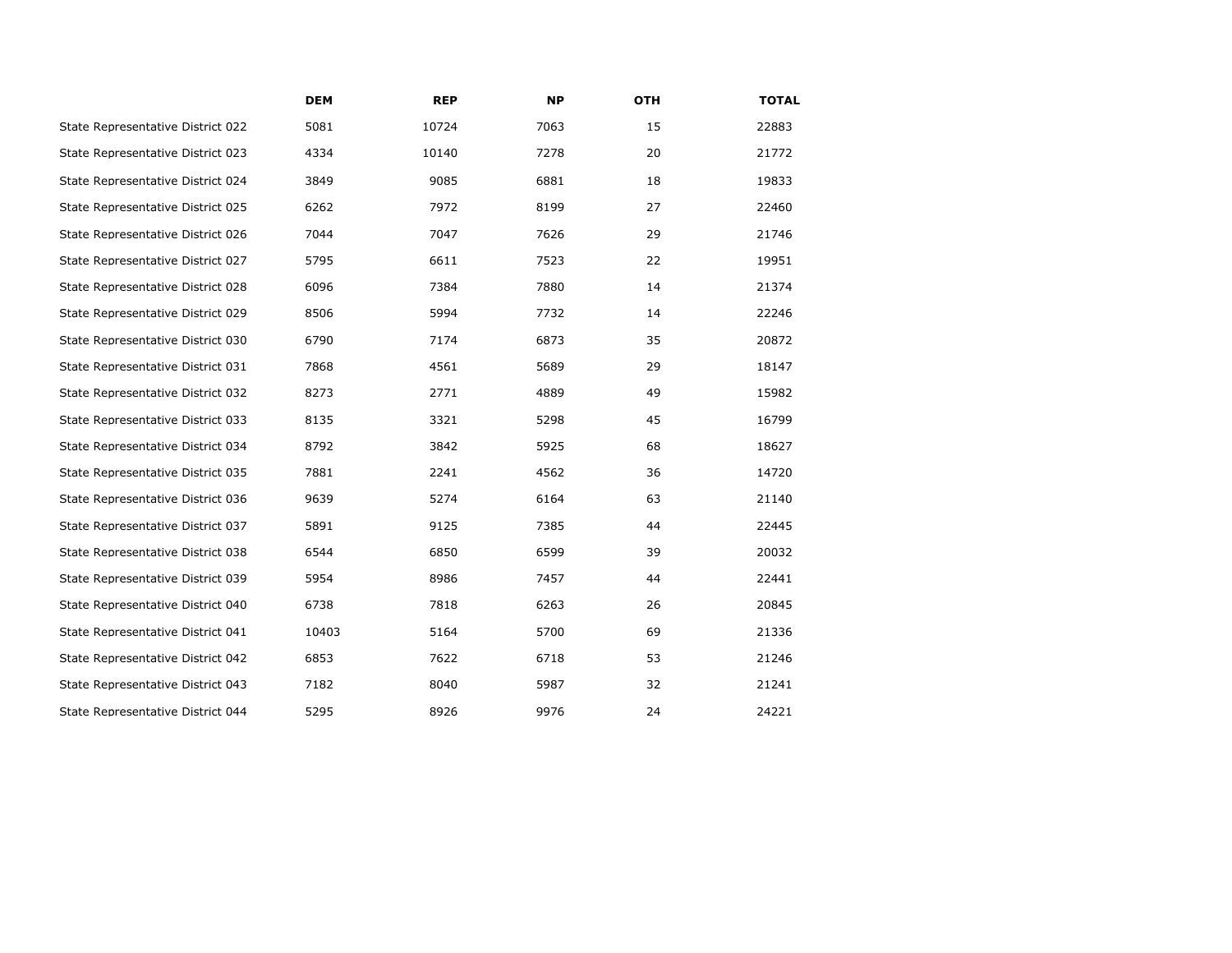|                                   | <b>DEM</b> | <b>REP</b> | <b>NP</b> | <b>OTH</b> | TOTAL |
|-----------------------------------|------------|------------|-----------|------------|-------|
| State Representative District 045 | 7347       | 5455       | 8923      | 110        | 21835 |
| State Representative District 046 | 7129       | 5611       | 8745      | 146        | 21631 |
| State Representative District 047 | 6541       | 6746       | 8451      | 27         | 21765 |
| State Representative District 048 | 6074       | 7180       | 8386      | 24         | 21664 |
| State Representative District 049 | 5006       | 7356       | 8462      | 27         | 20851 |
| State Representative District 050 | 4330       | 9272       | 7833      | 25         | 21460 |
| State Representative District 051 | 5809       | 6494       | 8474      | 14         | 20791 |
| State Representative District 052 | 6661       | 5326       | 9426      | 19         | 21432 |
| State Representative District 053 | 7566       | 4782       | 9200      | 13         | 21561 |
| State Representative District 054 | 4472       | 8653       | 8277      | 20         | 21422 |
| State Representative District 055 | 6154       | 6982       | 7895      | 40         | 21071 |
| State Representative District 056 | 5377       | 7316       | 7981      | 11         | 20685 |
| State Representative District 057 | 7628       | 6044       | 8711      | 21         | 22404 |
| State Representative District 058 | 8070       | 4768       | 9493      | 21         | 22352 |
| State Representative District 059 | 6216       | 5685       | 8895      | 94         | 20890 |
| State Representative District 060 | 6415       | 7334       | 8707      | 29         | 22485 |
| State Representative District 061 | 7564       | 4196       | 7723      | 20         | 19503 |
| State Representative District 062 | 9592       | 2569       | 7214      | 25         | 19400 |
| State Representative District 063 | 5305       | 6701       | 10020     | 25         | 22051 |
| State Representative District 064 | 5938       | 4697       | 8888      | 15         | 19538 |
| State Representative District 065 | 9502       | 4860       | 7366      | 51         | 21779 |
| State Representative District 066 | 7677       | 6372       | 8044      | 49         | 22142 |
| State Representative District 067 | 6160       | 7397       | 8634      | 39         | 22230 |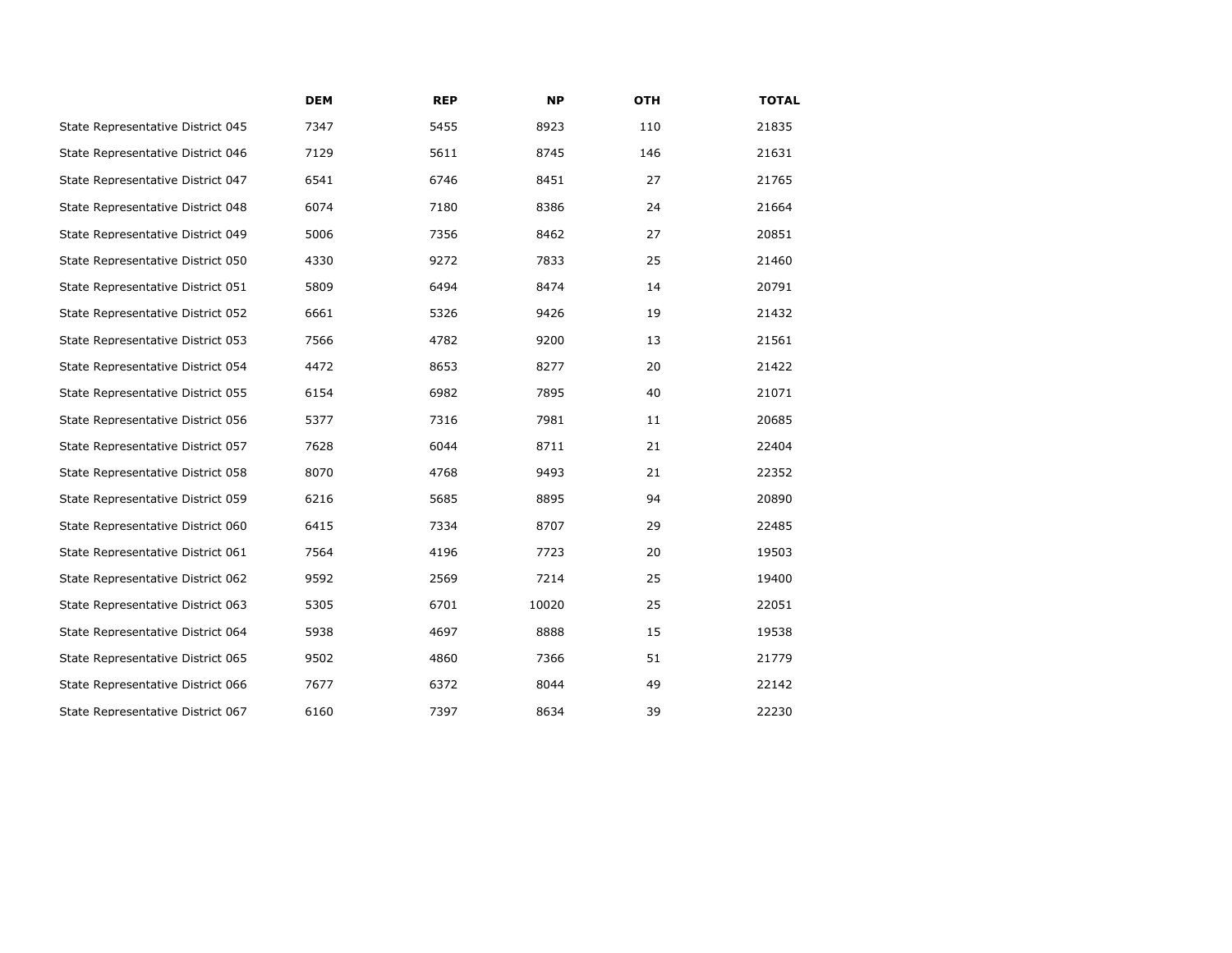|                                   | <b>DEM</b> | <b>REP</b> | <b>NP</b> | <b>OTH</b> | <b>TOTAL</b> |
|-----------------------------------|------------|------------|-----------|------------|--------------|
| State Representative District 068 | 6955       | 6451       | 8853      | 48         | 22307        |
| State Representative District 069 | 8369       | 4077       | 8458      | 59         | 20963        |
| State Representative District 070 | 8679       | 5110       | 8255      | 36         | 22080        |
| State Representative District 071 | 6166       | 5502       | 7245      | 12         | 18925        |
| State Representative District 072 | 6006       | 6638       | 8887      | 18         | 21549        |
| State Representative District 073 | 6821       | 6014       | 8276      | 36         | 21147        |
| State Representative District 074 | 9750       | 4688       | 7345      | 61         | 21844        |
| State Representative District 075 | 5647       | 6075       | 9492      | 20         | 21234        |
| State Representative District 076 | 6952       | 6675       | 9444      | 33         | 23104        |
| State Representative District 077 | 8012       | 5725       | 8768      | 29         | 22534        |
| State Representative District 078 | 5312       | 7615       | 7508      | 26         | 20461        |
| State Representative District 079 | 4414       | 9778       | 7500      | 22         | 21714        |
| State Representative District 080 | 6592       | 6801       | 7497      | 18         | 20908        |
| State Representative District 081 | 8530       | 4547       | 6455      | 20         | 19552        |
| State Representative District 082 | 6672       | 7025       | 7179      | 70         | 20946        |
| State Representative District 083 | 8934       | 3583       | 7403      | 32         | 19952        |
| State Representative District 084 | 4950       | 7555       | 7953      | 19         | 20477        |
| State Representative District 085 | 13109      | 5138       | 11182     | 202        | 29631        |
| State Representative District 086 | 11762      | 4343       | 10041     | 137        | 26283        |
| State Representative District 087 | 9647       | 4272       | 7185      | 26         | 21130        |
| State Representative District 088 | 6389       | 6380       | 7632      | 13         | 20414        |
| State Representative District 089 | 8040       | 4772       | 9610      | 20         | 22442        |
| State Representative District 090 | 9137       | 3130       | 8939      | 32         | 21238        |